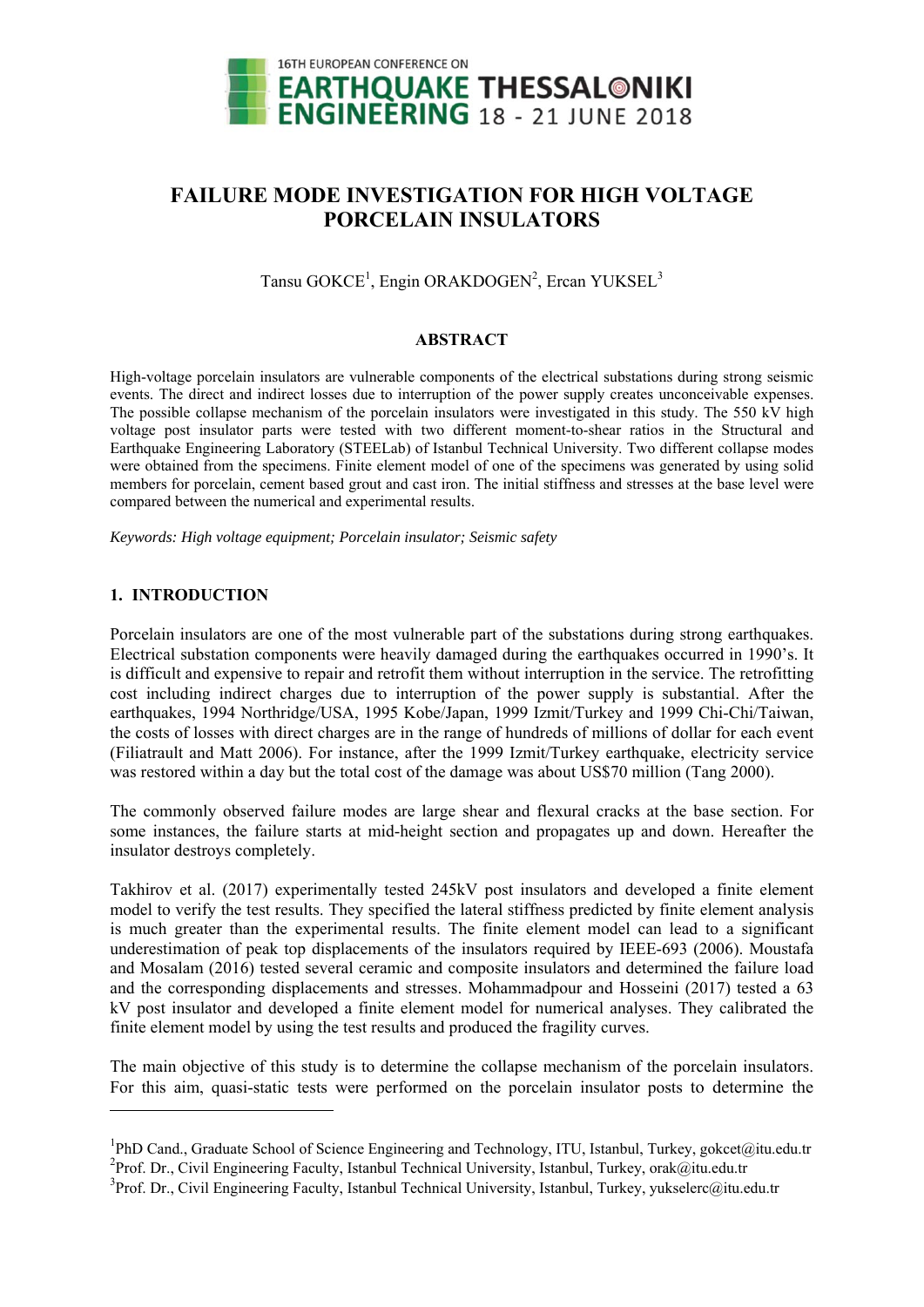failure modes and the collapse loads. A 550 kV post insulator, which contains 3 posts, was tested in two phases due to height limitation of the testing facility. Specifically, Specimen #1 consists of two insulator posts with 2.825m total height, Specimen #2 is a single post with 1.81m height.

### **2. QUASI-STATIC TESTS OF THE PORCELAIN INSULATORS**

Quasi-static cyclic tests were performed on two dissimilar porcelain insulator posts to determine their failure modes and collapse loads. The distinctive feature of the specimens is moment-to-shear ratio. The flexural behavior was dominant for Specimen #1. It was anticipated that the shear behavior was more effective on the response of Specimen #2.

The testing protocol which is based on the expected ultimate drifts was selected in accordance with the recommendations of FEMA-461, (FEMA-461, 2007). The displacement pattern was derived by multiplying " $a_i/a_{10}$ " ratios with the ultimate top displacement. Ten distinct displacement targets are existing in the pattern and two full cycles are applied for each of them. The complete loading pattern is presented in Figure 1.



Figure 1. Cyclic displacement loading pattern

Ultimate top displacement was calculated as  $\Delta_m=36.2$  mm, that is corresponding to the collapse load given by the manufacturer.

#### **2.1** *Quasi-static test of specimen #1*

Specimen #1 consists of two segments. The bottom and top posts have 1.1m and 1.4m heights, respectively. The total cantilever height was 2.825m. Solid core diameters of the posts are decreasing from bottom to top and the diameters are  $D_1=180$ ,  $D_2=160$  and  $D_3=140$ .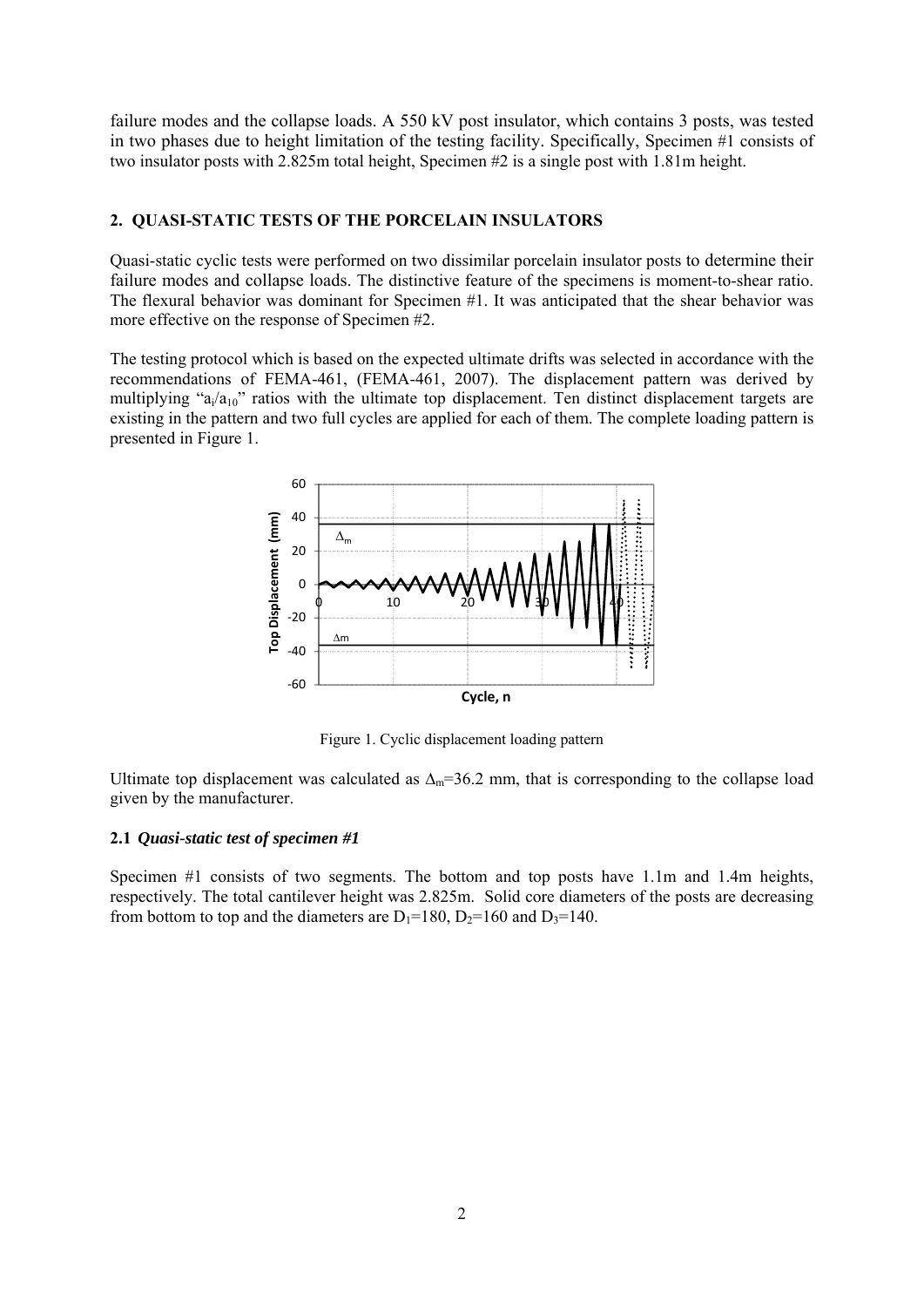

Figure 2. Specimen #1 testing set-up

The experimental testing set-up is presented in Figure 2. The specimen was rigidly attached to a steel frame. The loading pattern given in Figure 1 was applied to the specimen by a MTS hydraulic actuator. The insulator was instrumented by straingauges at the bottom section to measure tensile and compressive deformations. Various displacement components were measured by the displacement transducers.



Figure 3. Specimen #1 force displacement hysteresis and straingauge measurements on the bottom section

The full force-displacement relationship obtained from the test is shown Figure 3a. The relation comprises some extent of nonlinearity that is alike the observations made by Takhirov, et al. (2005). Straingauge measurements from the bottom section are presented in Figure 3b. It is seen that the strains measured in the tension and compression sides were considerably symmetrical. The failure load, and the corresponding displacement and stains were determined as 14.07 kN, 48.15 mm and 515 micro strains, respectively.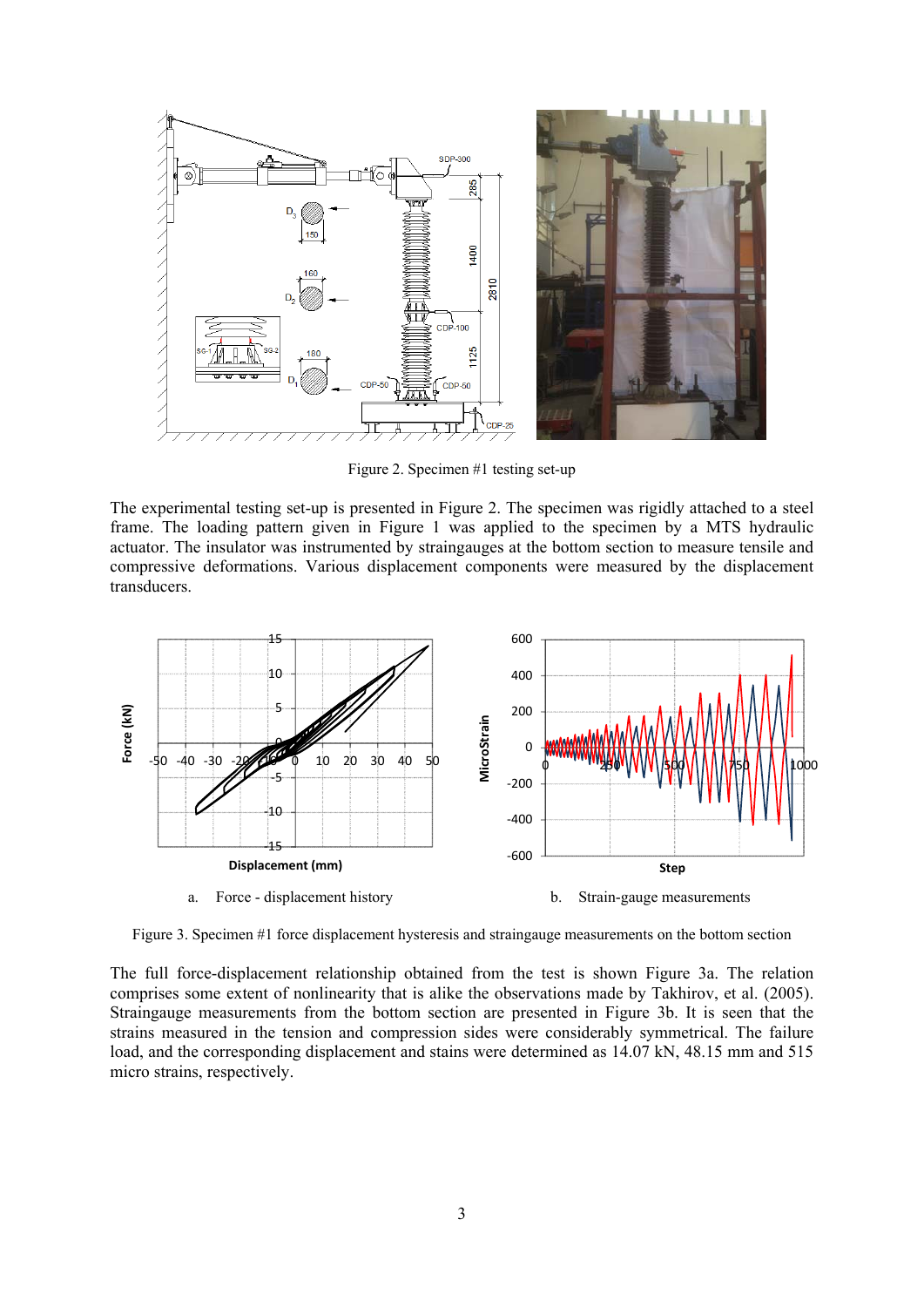

Figure 4. Grout failure between the porcelain and cap plate

The post-insulator failed from its mid-height section  $(D_2)$  that also experienced by the other researchers, Figure 5. In the early cycles of the test, some cracks were observed on the cement based grout placed between the cap plate and solid core. It was observed crushing of grout at the late stage of the test, Figure 4. Grout was completely destroyed just before the ending of the test. The damages about grout were more serious at the middle section  $(D_2)$ .



Figure 5. Specimen #1 failure mechanism

The failure modes Specimen #1 is presented in Figure 5. The bending stresses are calculated by using the corresponding moments and sectional constants for bottom section  $D_1$  and the middle section  $D_2$ . The bending moments were calculated by multiplying the actuator force and the consistent distance. The stresses are given in Equation 1 and 2. The bending stresses at the bottom section  $(D_1)$  is bigger than the ones of the middle section  $(D_2)$ . However, the failure was observed at the middle section  $(D_2)$ . This may be attributed the observed damages of grout.

$$
\sigma_1 = \frac{M_1}{W_1} = 65.38 \text{ N/mm}^2 \tag{1}
$$
  
\n
$$
\sigma_2 = \frac{M_2}{W_2} = 54.58 \text{ N/mm}^2 \tag{2}
$$

where  $W_1$  and  $W_2$  are section modulus of the porcelain core.

Modulus of elasticity of porcelain was extracted from Equation 3 in which stress  $(\sigma)$  was determined from Equation 1 and 2 and strain  $(\epsilon)$  was determined from the straingauge measurements.

$$
E_1 = \frac{\sigma}{\varepsilon} = 125668 \text{ N/mm}^2 \tag{3}
$$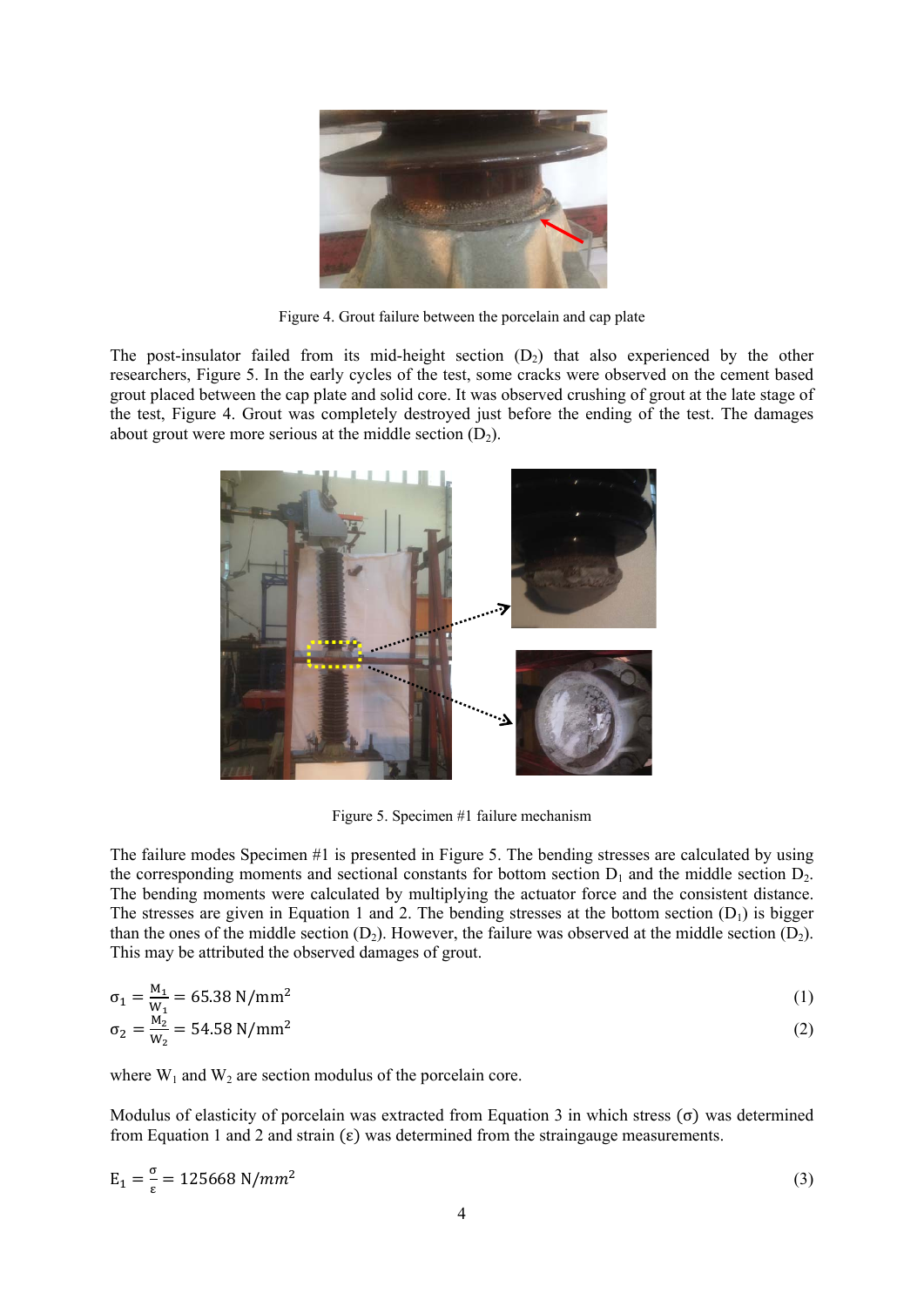The lateral displacement distribution through the height is illustrated in Figure 6 for 36.3 mm top displacement. Its components were  $\delta_1$  =24.41 mm and  $\delta_2$  =11.89 mm. The distribution was effected from the flexibility of the mid connection. The overall response of the specimen was affected from the grout behavior.



Figure 6. Displacement distribution of Specimen #1

## **2.2** *Quasi-static test of Specimen #2*

Specimen #2 was a single insulator post with 1.5m height. Because of the connection detail of the actuator, the moment arm was 1.81 m. Solid core diameter of the post decreases from bottom  $(D_1=150)$ mm) to top  $(D_2=140 \text{ mm})$ .

The experimental testing set-up is presented in Figure 7. The displacement pattern given in Figure 1 was applied by MTS hydraulic actuator. Displacement transducers and straingauges were utilized to measure the significant quantities.





Figure 7. Specimen #2 testing set-up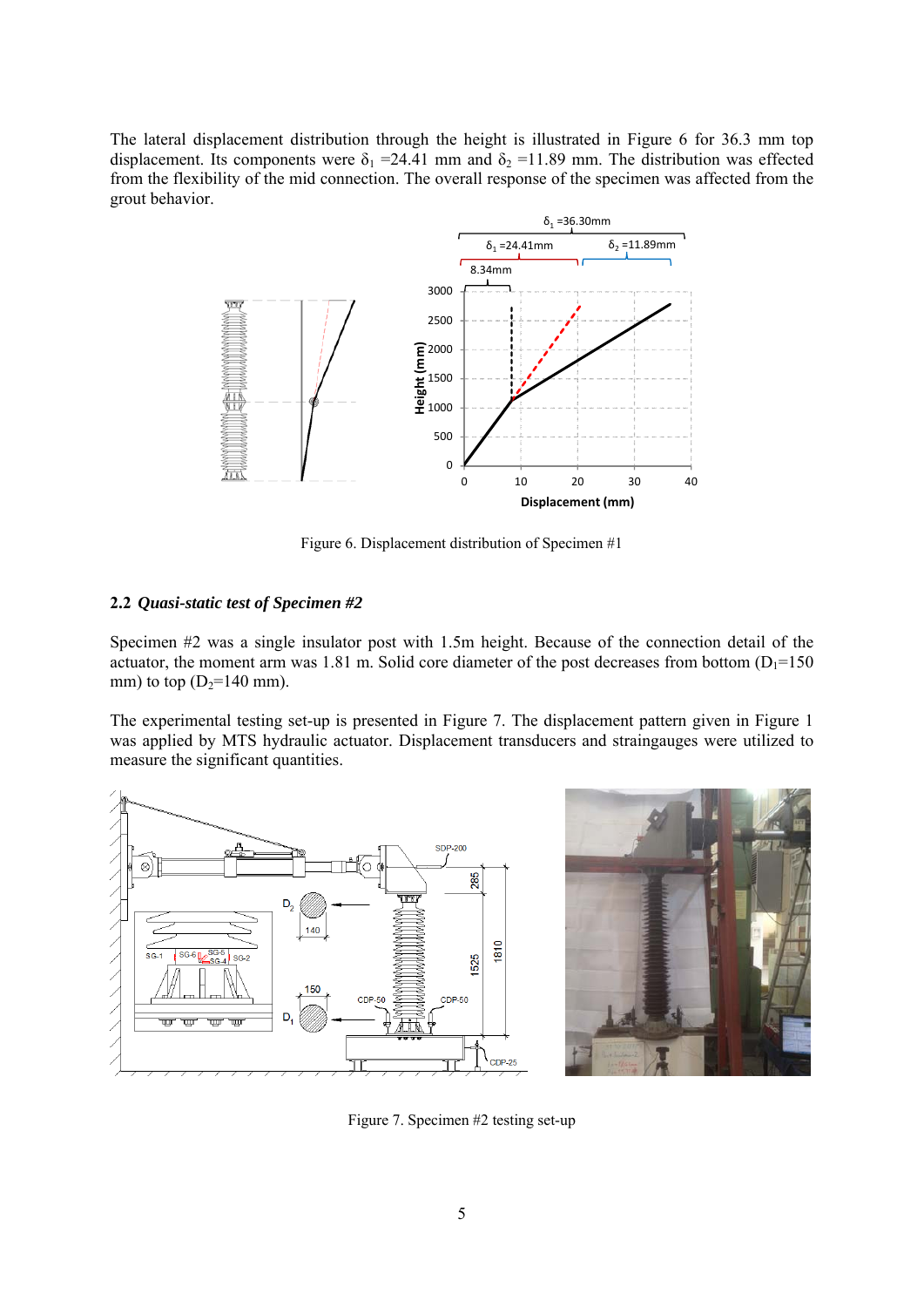Actuator force versus top displacement relation for Specimen #2 is presented in Figure 8a. Moreover, straingauge measurements at the bottom section are illustrated in Figure 8b. It is observed that the strain measurements at tension and compression side were considerably symmetrical. The reached failure load, and the corresponding displacement and strain values were 16.55 kN, 33.054 mm and 972 microstrain, respectively.



Figure 8. Specimen #2 force displacement hysteresis and bending strain measurements on bottom section

The failure mode of Specimen #2 was very brittle. Four scenes of the video record are demonstrated in Figure 9. From the figures, it was understood that the failure started at the base section and spread to span quickly. The observed failure mode is comparable with the one stated by Takhirov et al. (2017).





 $2<sup>c</sup>$ Oct



Figure 9. Four scenes from the failure of Specimen #2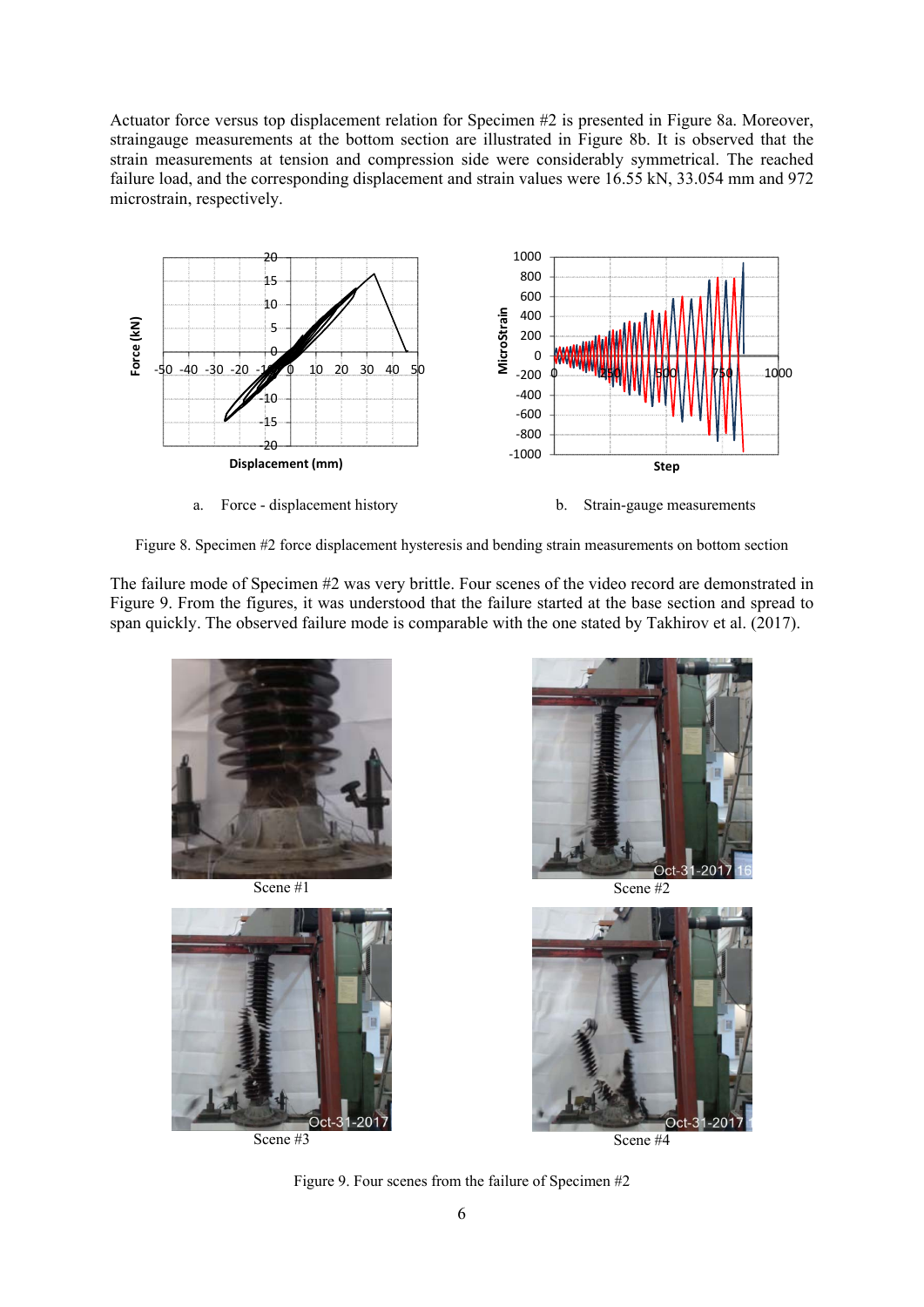The maximum axial stress at the extreme fiber of the base section is calculated in Equation 4.

$$
\sigma_1 = \frac{M_1}{W_1} = 90.45 \, N/mm^2 \tag{4}
$$

Modulus of elasticity of porcelain was calculated from Equation 5. Where stress  $(\sigma)$  was determined from Equation 4 and strain (ε) was determined from the straingauge measurements.

$$
E_2 = \frac{\sigma}{\varepsilon} = 123061 \, \text{N/mm}^2 \tag{5}
$$

The calculated  $E_1$  and  $E_2$  values are considerably close each other.

### **3. FINITE ELEMENT ANALAYSIS**

Finite element model of Specimen #2 was developed in SAP2000 by using the solid member, see Figure 10. The model consists of three parts:

*Part 1*: Top and bottom flanges that were made of cast iron. Modulus of elasticity of the cast iron was assumed as  $157000$  N/mm<sup>2</sup> based on IEEE 693 (2006).

Part 2: Porcelain part. Modulus of elasticity of porcelain was taken as 125000 N/mm<sup>2</sup> depending on the experimental results.

*Part 3*: Grout layer between cast iron caps and porcelain.



a. 3D finite element model b. A section from the finite element model

Figure 10. FE model of Specimen #2

Linear elastic stress analyses were performed by using the generated numerical model. The model was calibrated by using the experimental results. An iterative process was applied on *Part 3* while modulus of elasticities of *Part 1* and *Part 2* were kept constant. Henceforth, a value of 9000 N/mm<sup>2</sup> was determined for modulus of elasticity of *Part 3*.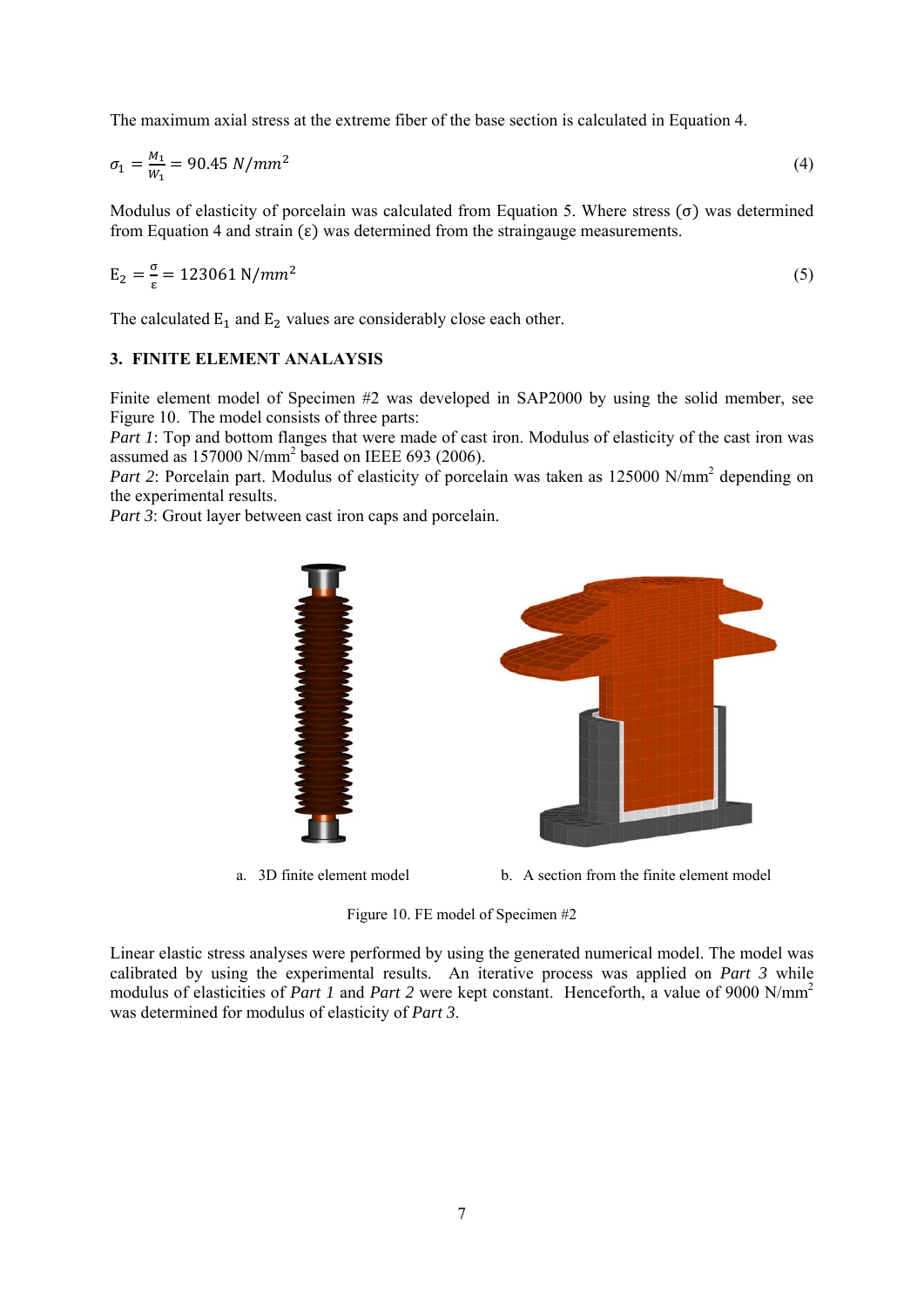

ultimate force (16.55 kN)

Figure 11. FE analysis results of Specimen #2

The results of the calibrated numerical model are illustrated in Figure 11 together with the experiment results. Slope of the force displacement curves are comparable, see Figure 11a. The maximum axial stresses obtained from the experiment  $(90.45 \text{ N/mm}^2)$  and the numerical studies  $(94.18 \text{ N/mm}^2)$  are quite consistent with each other.

# **4. CONCLUSIONS**

550 kV high voltage post insulator parts were tested by using quasi-static test procedure to determine the possible failure mechanisms. Also, linear elastic stress analyses were accomplished after calibration of the model with the experimental results. The following conclusions were drawn:

- The distinct failure modes were obtained for the tested specimens.
- $\bullet$  The failure mode of Specimen  $\#2$  in which moment-to-shear ratio is lower, was very brittle.
- Modulus of elasticity values (about  $E=125000 \text{ N/mm}^2$ ) determined for porcelain are quite similar for Specimens #1 and #2. However modulus of elasticity was obtained as  $E=70000 \text{ N/mm}^2$  in the free vibration tests (Gökce 2018). The value comprises the effects of the joints.
- Because of the accumulated damages in grout, large lateral displacements were measured in Specimen #1. Subsequently, the possible reason of the collapse of Specimen #1 is the crushing of grout at the middle section  $(D_2)$ .
- Although IEEE-693 recommends that grout material must be rigid enough to transfer the compressive loads, it was not specified any minimum value.
- The collapse load that is generally supplied by manufacturer is not enough to generate a robust numerical model. In its place, the full force-displacement relation should be supplied.

As a last conclusion, joint flexibility of the post insulator should be considered in estimation of the general behavior.

# **5. ACKNOWLEDGMENTS**

First author was sponsored by Bideb 2211 Program of Turkish Scientific and Technological Research Council (TUBITAK) and Research Project 39552 of Istanbul Technical University Research Funds. 550 kV HV post insulators were supplied by Gural Electric company. All of these supports are gratefully acknowledged. The study was carried out in the Structural and Earthquake Engineering Laboratory of ITU (STEELab). The authors thank to the laboratory staff.